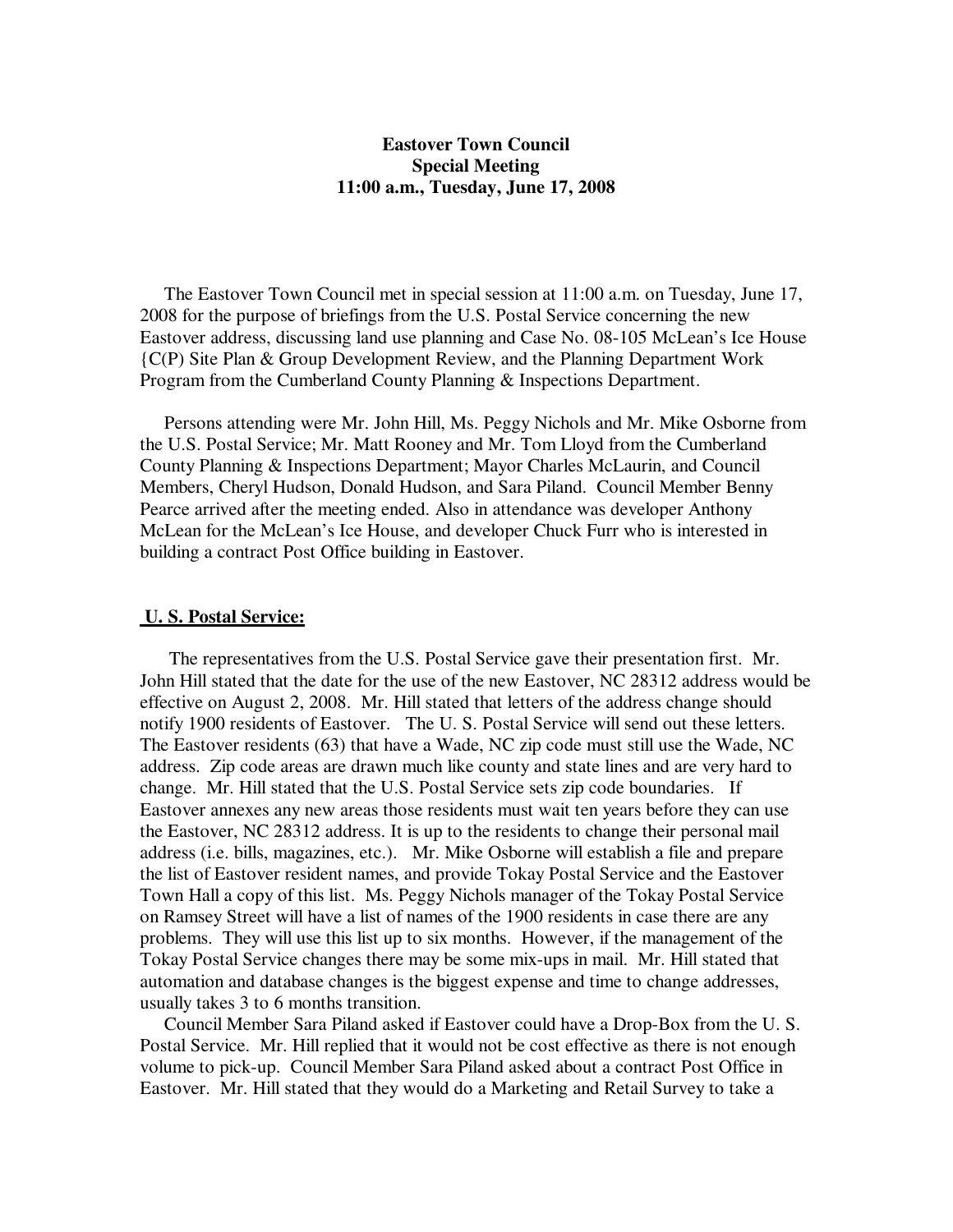Eastover Town Council June 17, 2008

look at this. He stated that could be a possibility. Council Member Cheryl Hudson stated that Mr. Chuck Furr is interested and ready to build the Post Office for contract purposes. Mr. Hill will get back to us on this possibility.

### **Cumberland County Planning & Inspections Department:**

 Mr. Matt Rooney, Planner from the Cumberland County Planning & Inspections Department gave a presentation on **Case No. 08-105** McLean's Ice House {C(P) Site Plan & Group Development Review- County Zoning & Subdivision Ordinances}; Zoning: C(P); Total acreage: 2.04 +/-; Location: East side of SR 1838 (Dunn Road), North of SR 1832 (Murphy Road). Mr. Rooney stated that the developer is proposing the addition to this site for an Ice House vending machine located in the front of the existing motel property. The subject property is located along SR 1838 (Dunn Road) and has 335.00 feet of road frontage. This site is served by public water or sewer provided by the Eastover Sanitary District. The proposed Ice House building is not located any closer to the right-of-way of SR 1838 than the existing motel building. The building is 9-feet by 25-feet in size.

 The developer Anthony McLean was present at the meeting and showed the Mayor and Council Members pictures of what the Ice House would look like. He stated that the Ice House would be equipped with a cell phone and ADT Security if a break-in occurs. The volume of traffic would be minimal and would have metal bars on the side of the building to protect it from vehicles parking. Council Member Sara Piland asked if at a later date the Town Council wanted to have the property rezoned for other purposes, could the building be moved? Mr. McLean stated yes it could be moved however it would be costly.

 Council Member Sara Piland made a motion to approve Case No. 08-105 McLean's Ice House. The motion was 2<sup>nd</sup> by Council Member Donald Hudson. The motion was carried unanimously.

 Mr. Tom Lloyd from the Cumberland County Planning & Inspections Department gave a presentation on Planning Department Work Programs. Mr. Lloyd stated that they would charge us \$3.31 per capita for services in fiscal Year 2008-2009. They will keep track of man-hours by projects for work programs. He stated that they would not charge use for services that occurred in 2007-2008 as we have just become a town. Mr. Lloyd stated that Eastover need's to develop a Work Program as to what is needed, as they will charge us in the future. Mr. Lloyd stated that we need to set standards for future development. Council Member Sara Piland stated that some businesses would be grand fathered. Mr. Lloyd stated that they are coming back out with the Policies Plan and will have an ad-hoc committee. He suggested that Council Member Sara Piland and Council Member Donald Hudson be on that Committee. Mr. Lloyd stated that we need to set major projects for next year, such as agriculture- 2 acres, residential areas, areas that need rezoning. Rezoning can have lots of conditions. At some future point the Town of Eastover will eventually annex other areas into the Town.